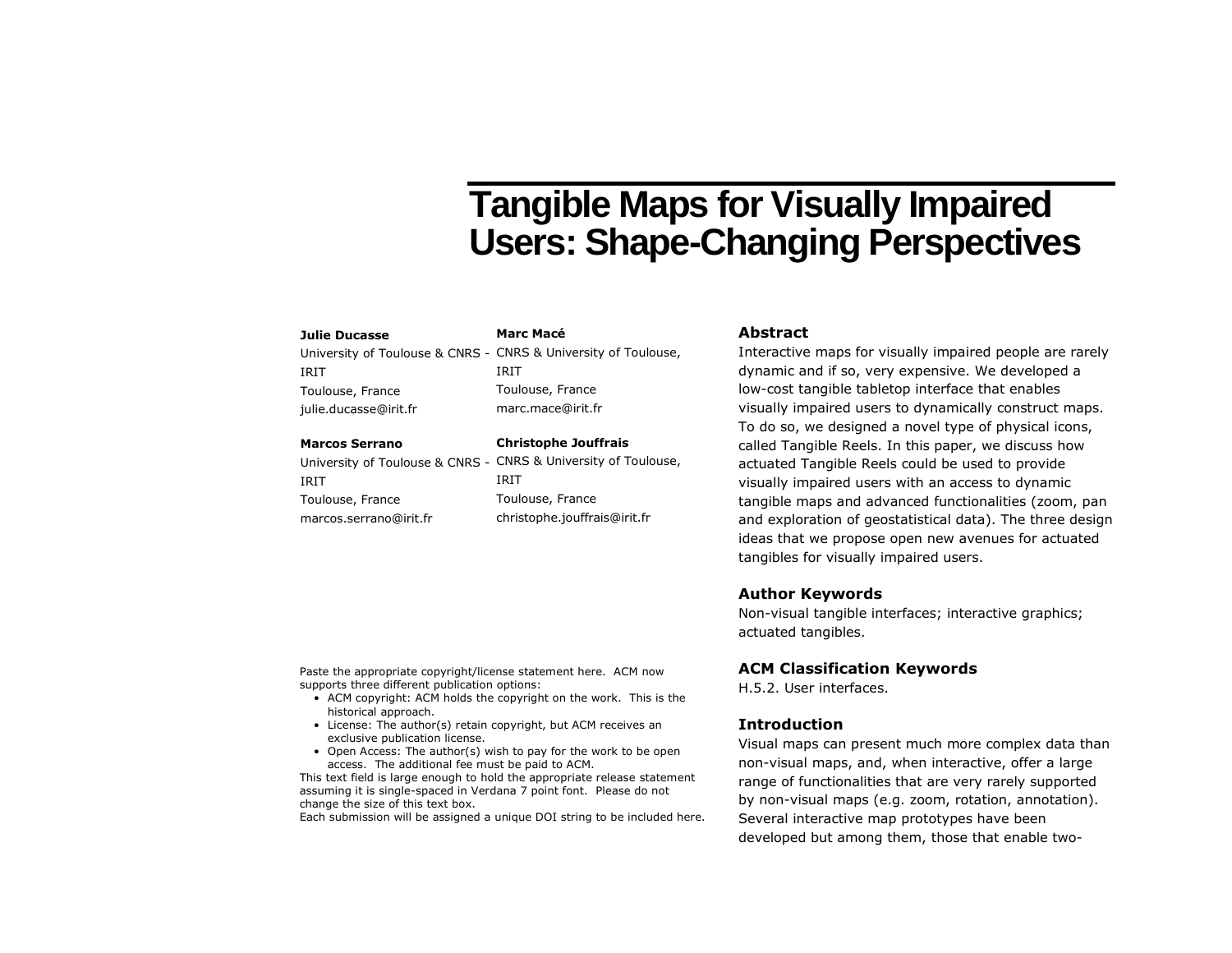

Figure 1. Tangible Reels (a) are composed of a sucker pad that ensure stability and of a retractable reel that is used to render digital lines tangible (b). The interface allows visually impaired users to construct and explore spatial configurations (c). Retrieved from [2].

handed exploration are either static (e.g. [1]) or very expensive (e.g. [10]). This lack of dynamicity prevents the users from zooming and panning, but also from displaying or hiding elements depending on the pieces of information that they want to access. Tangible Reels are a first step towards large, low-cost and dynamic maps (Figure 1, [2]). Tangible Reels are a novel type of physical icons that enable visually impaired to independently construct and explore tangible maps of various complexities. We suggest that the dynamicity of the maps built with Tangible Reels could be enhanced by actuating them. In that sense, we describe three design ideas. Following up on the design of the tangible interface, we first describe how motorized Tangible Reels could be used for the development of a zoomable and low-cost tangible map (1). We then suggest the use of dynamic physical visualizations relying on bar charts built with Tangible Reels (2) or on heightadjustable Tangible Reels (3) to provide visually impaired users with access to complex geostatistical data.

### **Related work**

One of the main inconvenient of tactile maps for visually impaired users is that they are static, i.e. that their content cannot be readily updated. Raised-line maps are printed on a special paper that is heated to create a relief that the user can touch. The production of these maps is time-consuming and once printed, the map cannot be edited, requiring the production of a new map in order to add new content or update it. This prevents users from performing panning and zooming operations for example. Besides, the amount of information that can be displayed on these maps is very limited, requiring the use of several maps and/or of an alternative format such as spreadsheets or tables. Figures 3 and 5, for example, would likely be transcribed into tables instead of tactile maps.

In order to render tactile maps interactive, a welltested approach is to place a raised line map (the overlay) on top of a touch-sensitive surface (e.g. [1]). Interactive raised-line maps have proved successful, notably in terms of user satisfaction [1]. However the use of a raised-line (and therefore static) overlay limits the level of dynamicity of the map and the amount of information that can be conveyed.

Other approaches have been investigated that allow more dynamic maps. On-screen maps can be displayed on a touch-sensitive tablet without any overlay (e.g. [7]). The map can be easily updated, but this technique limits users to a single point of contact only, which causes perceptual and cognitive issues. The same limitations apply to haptic maps that require the use of a force-feedback device (e.g. [3]).

Raised-pin matrix displays, such as the HyperBraille device, are composed of a matrix of pins that can be raised up or down. They allow refreshing of the map as well as exploring it with two hands. Recently, they were used for zooming [10]. However, resolution is limited and cost prohibitive [9].

#### **Tangible Reels**

In [2], we described a tangible interface that enables visually impaired users to construct and explore tangible maps, using Tangible Reels. Tangible Reels are composed of a sucker pad to ensure stability and of a retractable reel to construct lines of different lengths (Figure 1). Audio instructions guide the users to place the Tangible Reels at their right place in order to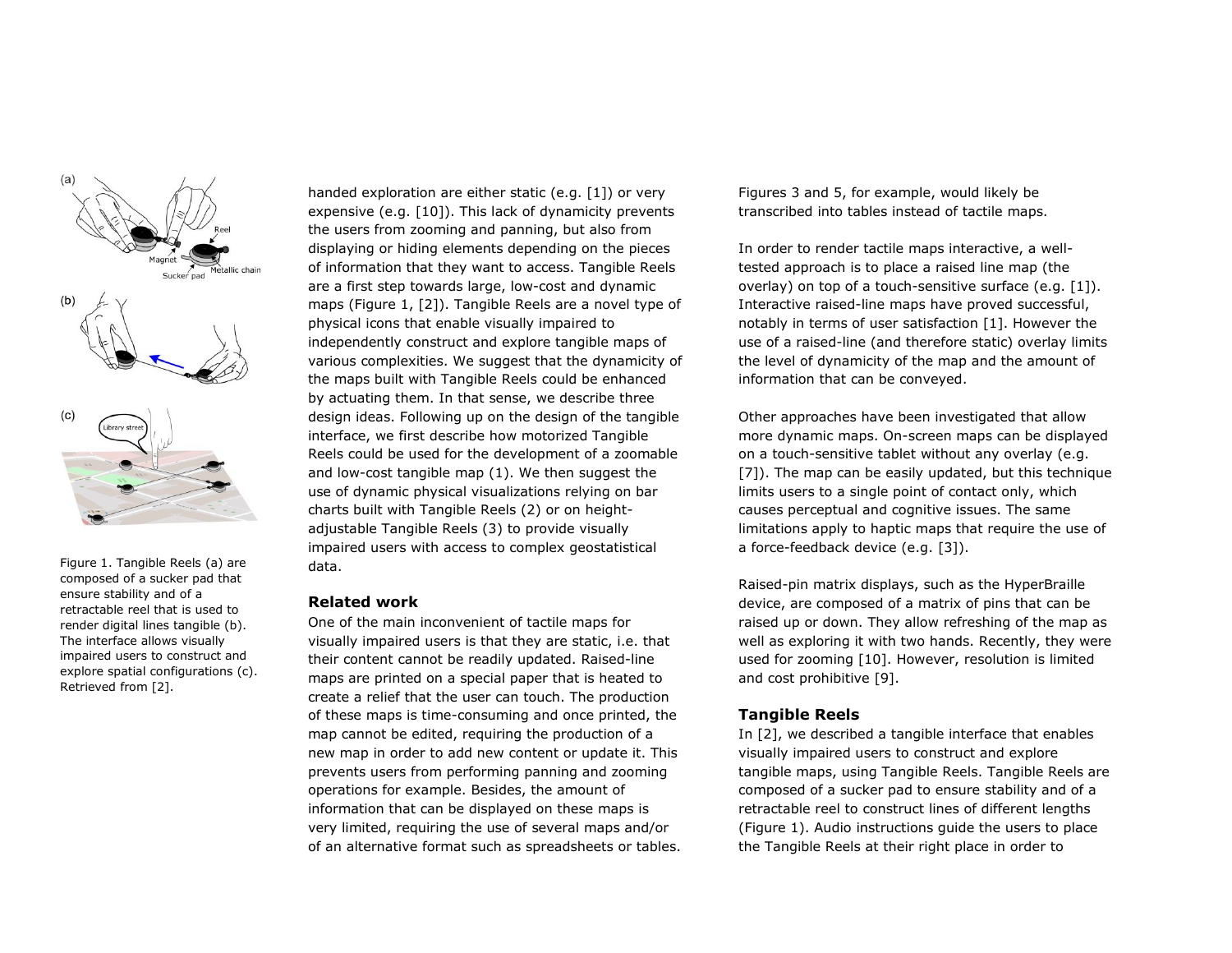

Figure 2. Dots represent Tangible Reels that are placed on points of interest. When the user moves apart two Tangible Reels (left), the map is rescaled accordingly and the remaining Tangible Reels move to their new locations (right).



Figure 3: This map of France presents the result of regional elections; bar charts are displayed on each region to indicate the percentage of vote for the main political parties. Retrieved from *Libération*, 07/12/2015.

progressively render all the digital points and lines tangible. However, even though the user can easily add, move and remove elements to display several maps, the dynamicity of the maps built with Tangible Reels can still be improved. We suggest that motorized and shape-changing Tangible Reels could make tangible maps more dynamic and provide the users with advanced functionalities.

# **Shape-changing Tangible Reels: Design examples**

*Scenario: comparing the results of regional elections.* In December 2015, regional elections took place in France. Results were very often presented with (interactive) visual maps, inaccessible to visually impaired users. In the following sections we describe how, in the future, a visually impaired user could explore these results on a map, thanks to actuated Tangible Reels. First, the user could zoom in on his/her region (*design example #1: zooming and panning*). Then, the user could select a town in order to display on a dynamic bar chart the scores of the main political parties for the selected town (*design example #2: dynamic bar charts*). Finally, the user could return to the map of France and explore the score of his/her favorite political party in the main cities of France (*design example #3: height-adjustable Tangible Reels*).

# *Design example #1: zooming and panning with actuated Tangible Reels*

Tangible Reels enable visually impaired user to render digital spatial configurations tangible, but zooming and panning operations have not been implemented yet. To do so, the Tangible Reels could be equipped with a motor, so that they could move independently, towards a specific direction. When the users want to update the

map, they could move two objects apart (zoom) or one object only (pan); all the remaining Tangible Reels would then move to their new positions, allowing the user to quickly rescale or reposition the map (Figure 2). Such a "shape-changing" interface would be less expensive than a raised-pin matrix display and would allow users to work on a larger surface. Even though suitable robots have recently been developed (e.g. [6], [5]), insuring the stability of the objects once they are correctly positioned is a technological challenge that needs to be addressed. Indeed, we already observed that users frequently knock over the objects during the exploration of the map.

# *Design example #2: dynamic bar charts with Tangible Reels*

Figure 3 is an example of a map presenting election results that would likely be transcribed into a table in order to be accessible to visually impaired users. In [2], we indicated that Tangible Reels could be very relevant to construct bar charts, especially if they were actuated, because the bar chart could refresh/reshape itself (Figure 4 illustrates how a bar chart can be constructed using Tangible Reels). In the framework of our scenario users could select a town by doubletapping on a Tangible Reel. They will then be asked to place new Tangible Reels besides the map, on a separate working area. These Tangible Reels could therefore move in order to form a bar chart, which could update itself when the user selects another city. This type of physical visualizations, similar to EMERGE, a 10x10 interactive bar chart [8], could enable visually impaired users to quickly gain an overview of the graph and, if several bar charts were used, to easily compare two areas whose values could be displayed simultaneously.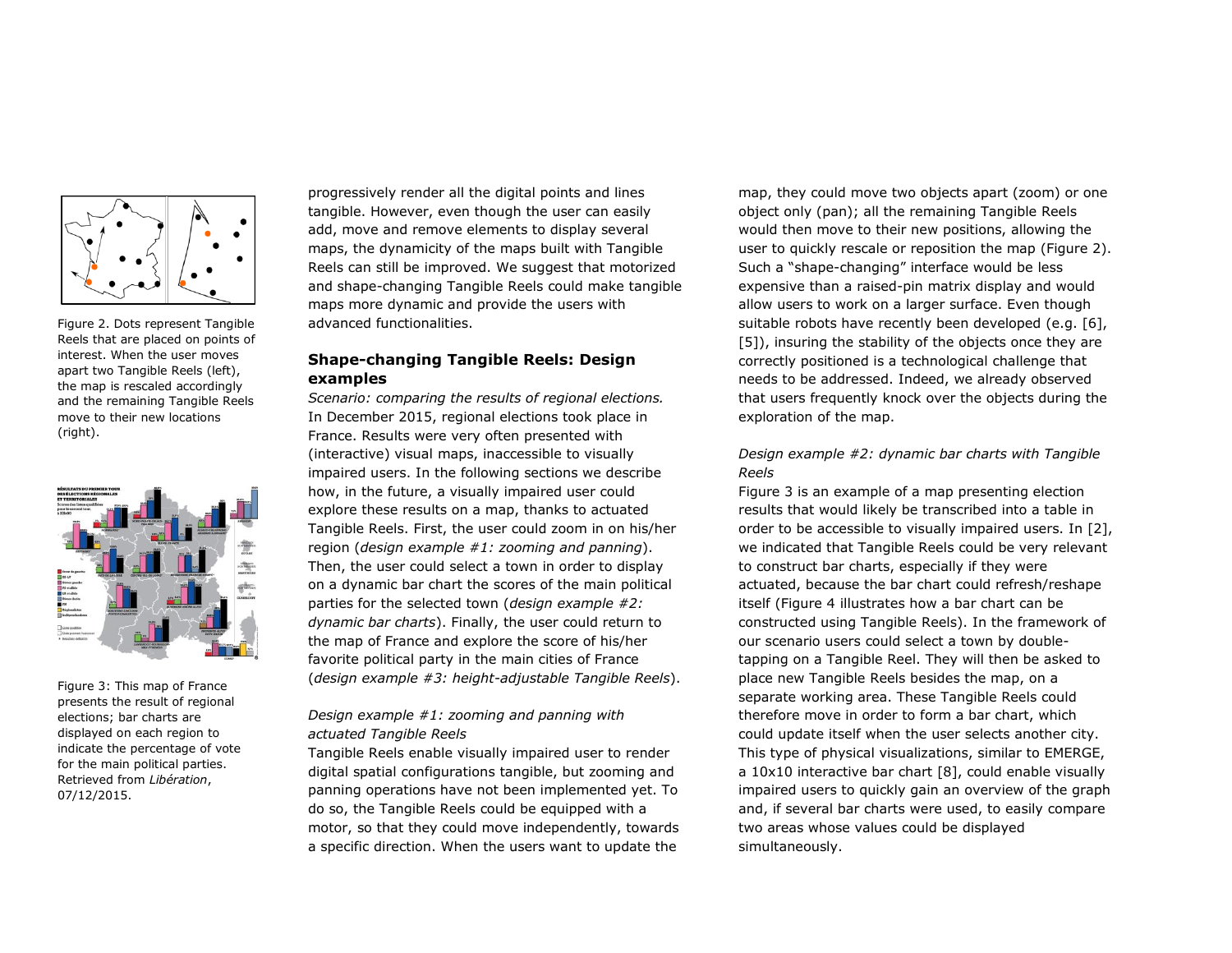

Figure 4: a bar chart built with Tangible Reels. Each bar is rendered physical by the string of a retractable reel.



Figure 5: This map of France presents the score of a single political party; the darker the region, the higher the score. Retrieved from http://www.lexpress.fr/actualite/ politique/elections/

*Design example #3: height-adjustable Tangible Reels* In Figure 5, a sighted user can quickly identify regions with the highest score of a particular political party. For visually impaired users, sonification techniques could be used but will force the users to explore the map sequentially, raising mnemonic and cognitive issues. We envision than Tangible Reels could be composed of a height-adjustable part that could be moved up or down (Figure 6), similarly to HATs [4]. Therefore one could place a Tangible Reel on each area of the map and its height would be adjusted according to the corresponding value (the higher the Tangible Reel, the higher the score of the party in that city). Such an interface would allow visually impaired users to quickly identify areas where the party performed best, simply by sweeping their hands above the map and detecting the highest Tangible Reels. Besides, it would allow users to quickly display another type of information (e.g. abstention rate), without needing to change the whole map.



Figure 6: a height-adjustable part could be added to the Tangible Reels to convey quantitative information.

### **Conclusion**

Despite their development, shape-changing interfaces have not been investigated yet for visually impaired users. However, the fact that they inherently provide haptic feedback could be greatly beneficial for the design of non-visual interfaces. We described three

examples of how such interfaces could enhance the accessibility of maps for visually impaired users, by enabling advanced functionalities (zoom, pan and exploration of geostatistical data). Other applications are possible, for example, considering the tangible map prototype, the objects could reshape themselves depending on the point of interest they represent (a church, a museum, etc.).

## **References**

- 1. Anke M. Brock, Philippe Truillet, Bernard Oriola, Delphine Picard, and Christophe Jouffrais. 2015. Interactivity Improves Usability of Geographic Maps for Visually Impaired People. *Human-Computer Interaction* 30: 156–194.
- 2. Julie Ducasse, Marc Macé, Marcos Serrano, and Christophe Jouffrais. 2016. Tangible Reels: Construction and Exploration of Tangible Maps by Visually Impaired Users. *CHI'16 - To appear*.
- 3. Nikolaos Kaklanis, Konstantinos Votis, Panagiotis Moschonas, and Dimitrios Tzovaras. 2011. HapticRiaMaps: Towards Interactive exploration of web world maps for the visually impaired. *Proceedings of the International Cross-Disciplinary Conference on Web Accessibility - W4A '11*, ACM Press, 20.
- 4. Haipeng Mi and Masanori Sugimoto. 2011. HATs : Interact using Height-Adjustable tangibles in Tabletop Interfaces. *Proceedings of the ACM International Conference on Interactive Tabletops and Surfaces - ITS '11*, ACM Press, 71. http://doi.org/10.1145/2076354.2076368